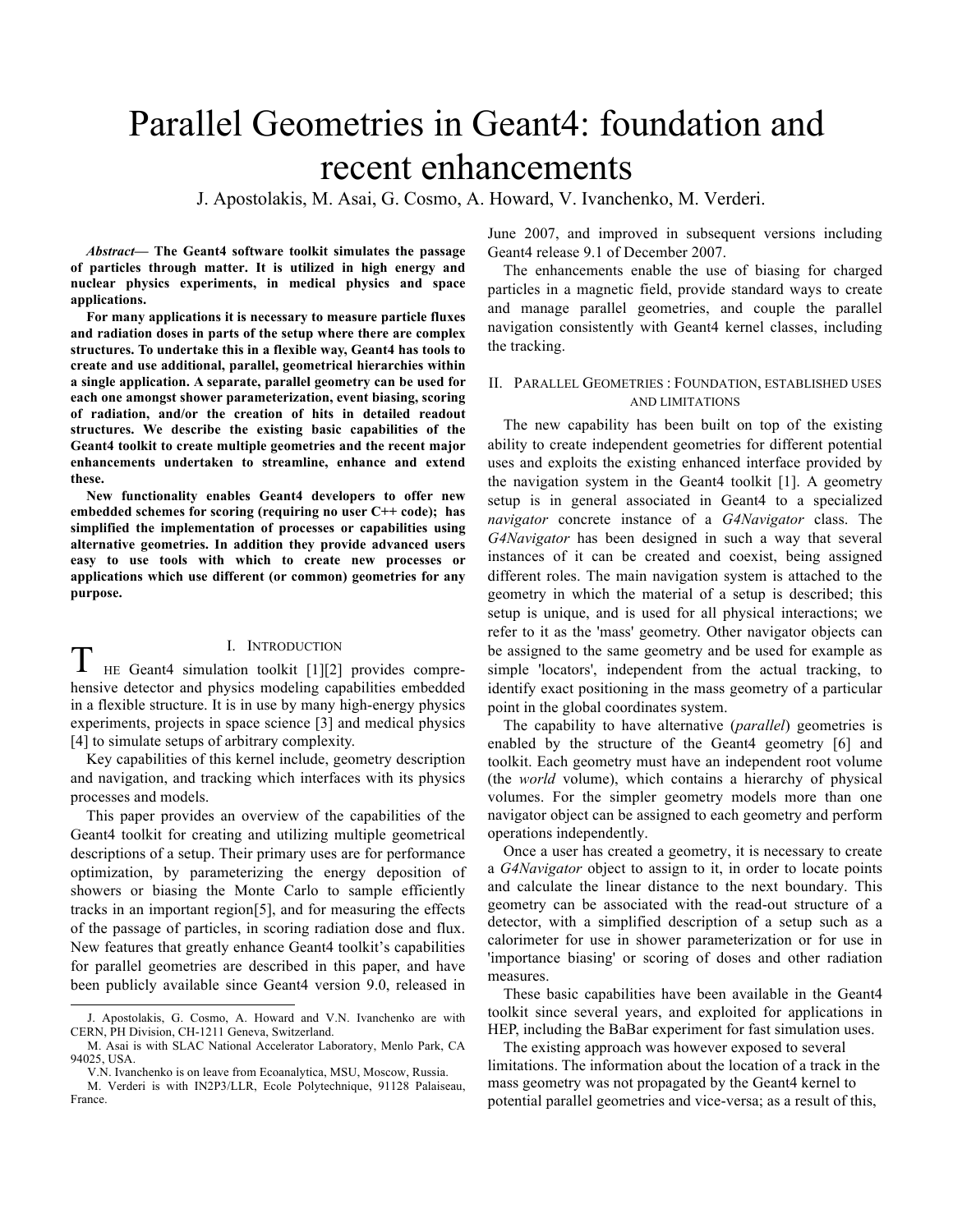

*Figure 1.* Picture of a simple setup with 2 parallel geometries: the 'material' geometry of two boxes and a trap overlaid by the mesh for scoring radiation flux. The scoring geometry must be separate and parallel, as it occupies the same space. Otherwise it would cause overlap errors.

each process requiring a parallel geometry had to undertake significant book-keeping, including the task of initializing the location for each new track. In particular, the implementation of those processes applicable to either a parallel or mass geometry was rather complex and inefficient.

The transportation (*G4Transportation*) process in Geant4 is responsible for identifying the next boundary, applying the effects of an external electromagnetic field and transporting the particle in the geometry setup, taking into account limitations to the step by physics processes. In its original design, *G4Transportation* used not to take into account of the presence of alternative geometries and the contribution that these could give for limiting the step. As a result, the curved path of a charged particle in an electro-magnetic field was calculated and its intersection was found only considering the boundaries of the mass geometry. In the case of fast simulation, for instance, some extra work was required by additional processes for triggering shower parameterization, recreate this curved path and intersect it independently with its alternative (*ghost*) geometry. In addition, this approach was exposed to inaccuracies in the calculation of the final endpoint of a step, particularly in presence of magnetic field and charged particles; a process which moved the endpoint of a step could not have full information about the maximum safe distance, unless all processes reported an accurate isotropic safety distance for the endpoint corresponding to their alternative geometry.

Due to these limitations, it was challenging for an advanced user to create an application with one or several alternative geometries and several restrictions had to be considered.

## III. NEW CAPABILITIES

In order to resolve the limitations imposed in the old approach, several enhancements have been provided. A new standard way to create a parallel geometry was conceived and provided the ability to activate each parallel geometry independently, depending on the type of particle.

The user can define more than one parallel geometries simultaneously. In a parallel world, the user can define arbitrary volumes, making them sensitive, or assigning regions, shower parameterization setups, and/or importance weights for biasing. Volumes in different parallel geometries can overlap. The revised *G4Transportation* process will become automatically aware of the presence of multiple geometries and will be activated only after the registration of the parallel geometry in the detector description setup.

The class *G4TransportationManager* provides all the utilities to retrieve, activate and verify the navigators associated to the various parallel geometries defined.

A new abstract base class, *G4VUserParallelWorld*, has been provided and should be adopted by the user, implementing in a derived class the appropriate *Construct()* method, where the setup for the parallel geometry should be defined. The root world volume assigned to the parallel geometry must have a unique name, and should be set as an argument to the class constructor; it will be automatically created by *G4RunManager* as a clone of the mass geometry world volume, at the time the geometry gets registered. The *Construct()* method provides as return argument the pointer to the cloned world physical volume generated; the pointer can also be accessed through the *GetWorld()* method defined in *G4VUserParallelWorld*. The volume hierarchy of the parallel geometry can be defined in the traditional way and provided to the generated world volume.

The new implementation allows different processes to optionally share a parallel geometry in a transparent way. A new class (*G4PathFinder*) polls all active geometries to identify the location of a point and to identify the next boundary along a linear or curved trajectory.

Each existing or new capability that requires an alternative geometry must message the *G4PathFinder*. Typically it will require a Geant4 Process, which will be polled at each step by the tracking engine. In turn it must message *G4PathFinder*, to find whether its geometry has the shortest distance to the next boundary.

Particular attention is paid to the coupling of the geometry to the electromagnetic processes, and in particular to the multiple scattering process. Electromagnetic processes [7] [8] utilize the isotropic safety, which is an estimate of the distance to a boundary in any direction. The ionization process uses this quantity in particular, in order to enhance the production of delta electrons. A sample of delta electrons with range large enough to reach the nearest surface are emitted - when the option of 'sub-cutoff' is set.

In addition, the Geant4 multiple scattering process [9] utilizes the isotropic safety to limit the lateral displacement it applies at the end of step. A lateral displacement larger than the safety is reduced to the size of the safety (as a result for steps that end on a boundary, where the safety is zero, the multiple scattering does not apply a lateral displacement**).**

A new class, *G4SafetyHelper* streamlines communicating with electromagnetic classes, including the Multiple Scattering. For efficiency it caches the values of the safety for the material geometry and of the minimum safety over all geometries. This object also knows whether a simulation is running in simple or coupled mode, and acts accordingly. It can communicate either to the active Navigator (in simple mode) or to the PathFinder (in coupled mode.)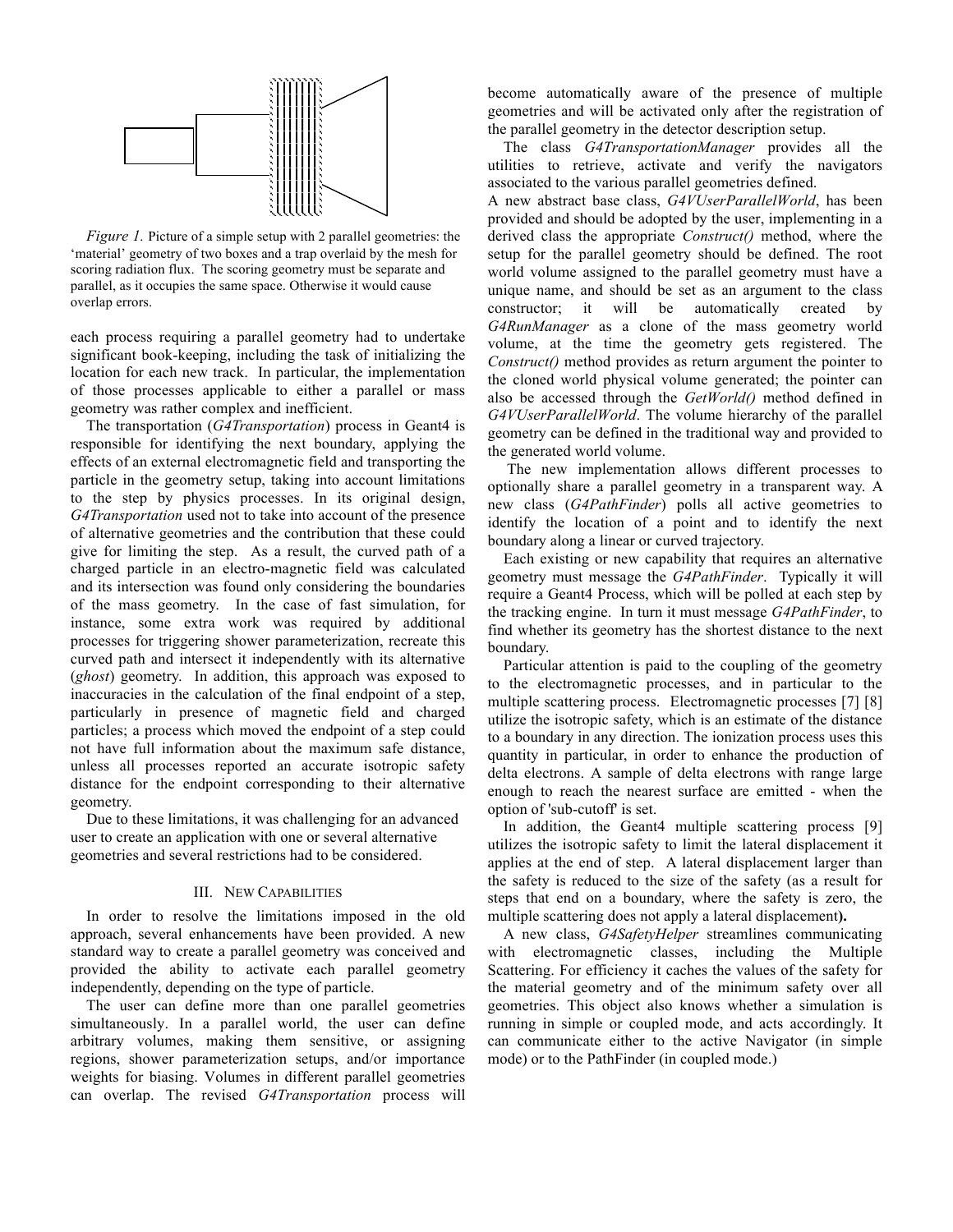

*Figure 2.* Example of a cylindrical scoring geometry embedded inside a large water volume. The scoring geometry is created at runtime, in a separate parallel geometry. No checking for overlaps with the 'material' geometry is required as a consequence.

It has extra two interfaces: the first allows one selected process to relocate the track; the second obtains the estimate of the linear distance to the next geometry boundary. The first interface is used by the multiple scattering processes when it samples a displacement of the end point of the step due to scattering. Second is utilized by optional step limitation algorithm applicable for setup without magnetic field.

The information about safety is used by the ionization process, to enhance the production of delta electrons when the option of 'sub-cutoff' is set [7]. For that at each step of the track the value of geometrical safety is compared with the cut in range for delta-electrons for the given media. Near the boundary the lower value of the cut is used. This feature allows more efficiently simulate a transfer leakage of delta-electrons when high energy track is parallel to the volume surface.

The current implementation of the *G4SafetyHelper* takes into account possible existence of parallel geometry and allows multiple access from different electromagnetic processes to geometry information without significant CPU penalty.

 A lateral displacement larger than the safety is reduced to the size of the safety. (As a result for steps that end on a boundary, where the safety is zero, the multiple scattering does not apply a lateral displacement

A new class, *G4SafetyHelper* streamlines communicating with electromagnetic classes, including the Multiple Scattering, and for efficiency caches the values of the safety for the material geometry and of the minimum safety over all geometries.



*Figure 3.* Example of utilizing a 'ghost' envelope volume for triggering a shower parameterization. The envelope is outlined by the black line, and belongs to a parallel geometry. It overlaps the complex, accordion-like structure of the calorimeter. Inside this envelope, the parameterization deposits sampled hits. Outside the envelope, full tracking is undertaken. The new developments have extended this ability, enabling its use when electromagnetic fields are present and simplified its implementation.

#### IV. IMPACT AND APPLICATIONS

The enhancements have enabled Geant4 developers to offer new embedded schemes for scoring (requiring no user C++ code). In addition they have simplified the implementation of

processes or capabilities using alternative geometries. Also they enable advanced users to create applications using different geometries for scoring, event biasing and other abilities. Geometries can also be shared, for example using the same geometry for biasing and scoring.

The new framework allows the possibility to importance bias all particle types, including charged. Previously this was forbidden due to restrictions on parallel boundaries and multiple scattering. The new management of boundaries allows all processes to see boundaries in all geometries, which obviates the difficulties associated with multiple scattering causing a particle to scatter back whilst on an importance boundary.

As a result a key utilization of the new scheme for parallel geometries has been in enabling importance biasing and scoring in the presence of an electro-magnetic field.